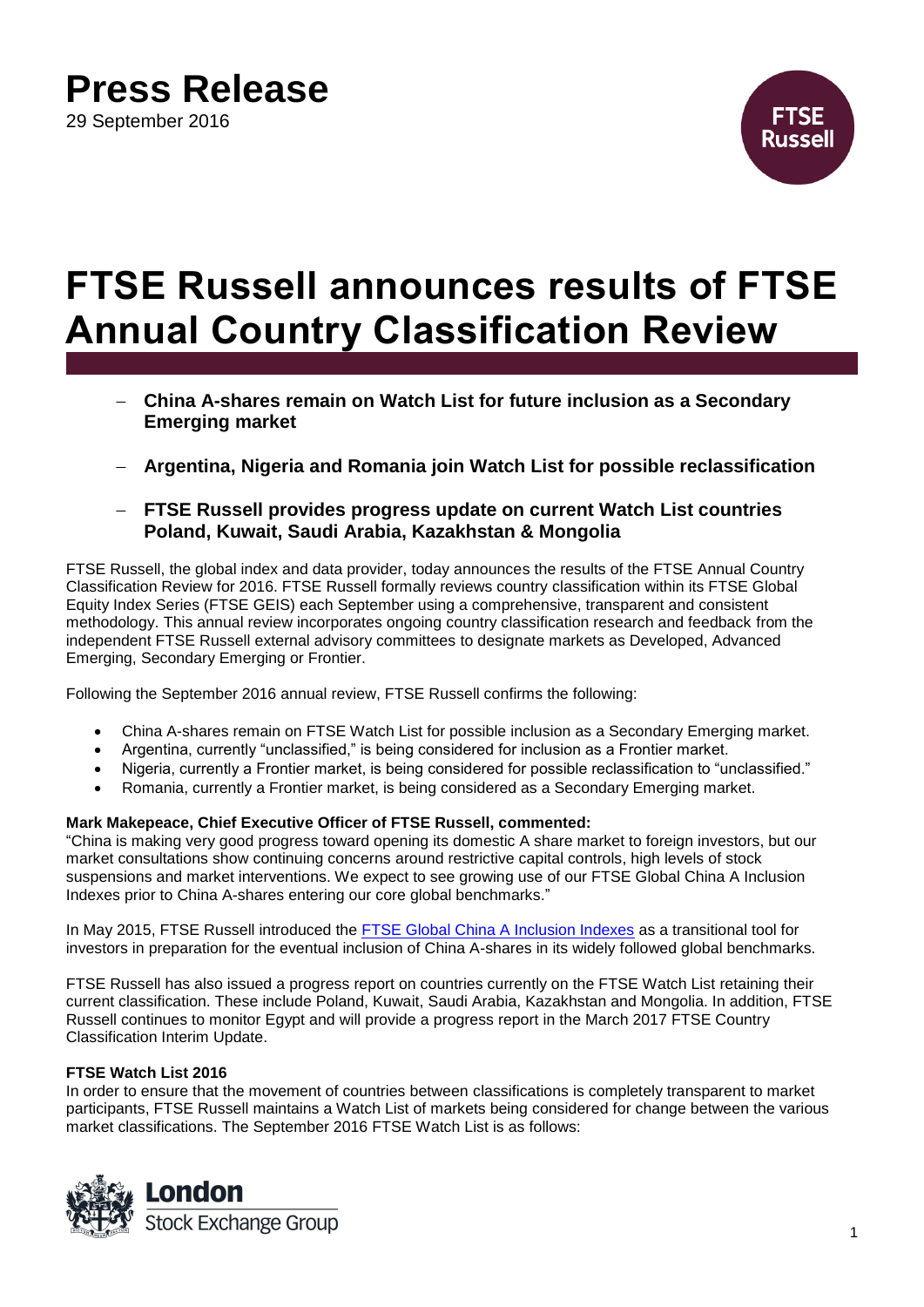### **Press Release**



- Argentina possible inclusion as a Frontier market
- China A-shares possible inclusion as a Secondary Emerging market
- Kazakhstan possible including as a Frontier market
- Kuwait possible inclusion as a Secondary Emerging market
- Mongolia possible inclusion as a Frontier market
- Nigeria possible reclassification from Frontier to a Standalone ("unclassified) market
- Poland possible reclassification from Advanced Emerging to a Developed market
- Romania possible reclassification from Frontier to a Secondary Emerging market
- Saudi Arabia possible inclusion as a Secondary Emerging market

#### **Chris Woods, Chairman of the Governance Board at FTSE Russell, commented:**

"The FTSE Annual Country Classification Review is a critical part of maintaining the integrity and market representation of our global indexes. It is a fully transparent and open process which relies on the insight and rigor of our global research team working in concert with exchanges, market participants, regulatory bodies and clients. Our strong governance is a hallmark of our offering as a leading global index provider."

FTSE Russell will provide a formal interim update in March 2017 and the next annual review of the FTSE Watch List markets will take place in September 2017. FTSE Russell provides a minimum of six months' notice prior to changes being implemented in its indexes.

For more information please visit our Country [Classification page.](http://www.ftse.com/products/indices/country-classification)

– Ends –

#### **For further information:**

#### **Global Media**

| Ed Clark            | +44 (0)20 7797 1222 |
|---------------------|---------------------|
| <b>Tim Benedict</b> | +1 212 314 1220     |
|                     | newsroom@lseg.com   |
|                     |                     |

#### **Regional Contacts**

| Hong Kong: Fennie Wong  | +852 2164 3267  |
|-------------------------|-----------------|
| Sydney: Laura McCrackle | +61 2 8823 3526 |

#### **Notes to editors:**

#### **About FTSE Russell:**

FTSE Russell is a global index leader that provides innovative benchmarking, analytics and data solutions for investors worldwide. FTSE Russell calculates thousands of indexes that measure and benchmark markets and asset classes in more than 70 countries, covering 98% of the investable market globally.

FTSE Russell index expertise and products are used extensively by institutional and retail investors globally. Approximately \$10 trillion is currently benchmarked to FTSE Russell indexes. For over 30 years, leading asset owners, asset managers, ETF providers and investment banks have chosen FTSE Russell indexes to benchmark their investment performance and create ETFs, structured products and index-based derivatives.